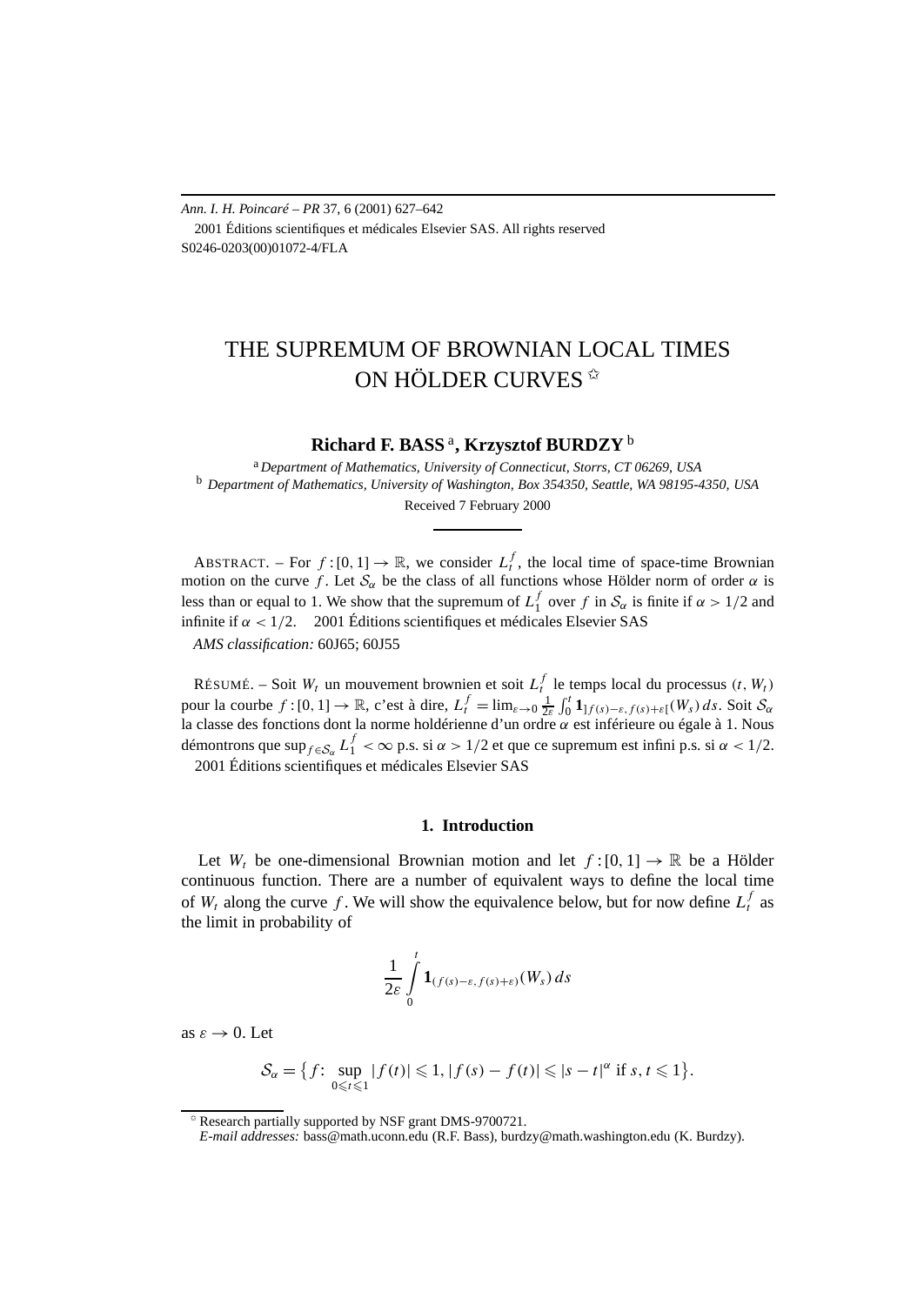We were led to the results in this paper by the following question.

QUESTION 1.1. – Is  $\sup_{f \in S_1} L_1^f$  finite?

Our interest in this problem arose when we were working on Bass and Burdzy [2]. A positive answer to Question 1.1 at that time would have provided a proof of uniqueness for a certain stochastic differential equation; we ended up using different methods.

However, probably the greatest interest in Question 1.1 has to do with questions about metric entropy. The metric entropy of  $S_1$  is known to be of order  $1/\varepsilon$ ; see, e.g., Clements [5]. That is, if one takes the cardinality of the smallest  $\varepsilon$ -net for  $S_1$  (with respect to the supremum norm) and takes the logarithm, the resulting number will be bounded above and below by positive constants times  $1/\varepsilon$ . It is known (see Ledoux and Talagrand [8]) that this is too large for standard chaining arguments to be used to prove finiteness of  $\sup_{f \in S_1} L_1^f$ . Nevertheless, the supremum in Question 1.1 is finite.

It is a not uncommon belief among the probability community that metric entropy estimates are almost always sharp: the supremum of a process is finite if the metric entropy is small enough, and infinite otherwise. That is not the case here. Informally, our main result is

**THEOREM** 1.2. – *The supremum of*  $f \to L_1^f$  *over*  $S_\alpha$  *is finite if*  $\alpha > \frac{1}{2}$  *and infinite if*  $\alpha < \frac{1}{2}$ .

See Theorems 3.6 and 3.8 for formal statements.

The metric entropy of  $S_\alpha$  when  $\alpha \in (\frac{1}{2}, 1]$  is far beyond what chaining methods can handle. Sometimes the method of majorizing measures provides a better result than that of metric entropy. We do not know if this is the case here.

For previous work on local times for space-time curves, see Burdzy and San Martín [4] and Davis [6]. For some results on local times on Lipschitz curves for two-dimensional Brownian motion, see Bass and Khoshnevisan [3] and Marcus and Rosen [9].

In Section 2 we prove the equivalence of various definitions of  $L_t^f$  as well as some lemmas of independent interest. In Section 3 we prove finiteness of the supremum over  $S_\alpha$  when  $\alpha > \frac{1}{2}$  and that this fails when  $\alpha < \frac{1}{2}$ . We also show that  $(f, t) \to L_t^f$  is jointly continuous on  $S_\alpha \times [0, 1]$  when  $\alpha > \frac{1}{2}$ .

The letter  $c$  with subscripts will denote finite positive constants whose exact values are unimportant. We renumber them in each proof.

### **2. Preliminaries**

We discuss three possible definitions of  $L_t^f$ .

- (i)  $L_t^f = \lim_{\varepsilon \to 0} \frac{1}{2\varepsilon}$  $\frac{1}{2\varepsilon} \int_0^t \mathbf{1}_{(f(s)-\varepsilon,f(s)+\varepsilon)}(W_s) ds;$
- (ii)  $L_t^f$  is the continuous additive functional of space-time Brownian motion associated to the potential  $U^f(x, t) = \int_0^{1-t} p(s, x, f(t + s)) ds$ , where *p* is the transition density for one-dimensional Brownian motion;
- (iii) (for  $f \in S_1$  only)  $L_t^f$  is the local time in the semimartingale sense at 0 of the process  $W_t - f(t)$ .

One of the goals of this section is to show the equivalence of these definitions. We begin with the following lemma which will be used repeatedly throughout the paper.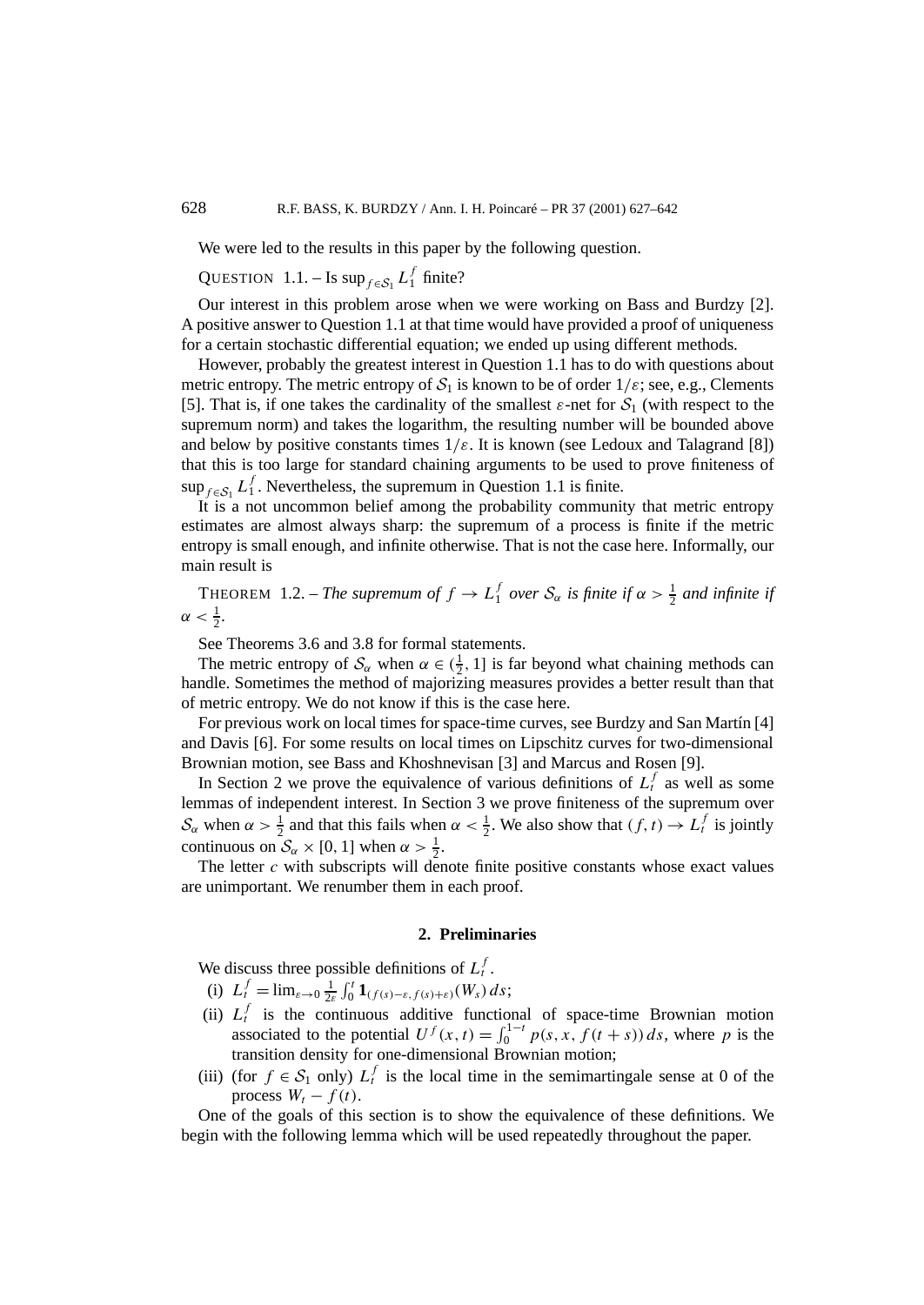LEMMA 2.1. – *Suppose*  $A_t^1$  *and*  $A_t^2$  *are two nondecreasing continuous processes with*  $A_0^1 = A_0^2 = 0$ . Let  $B_t = A_t^1 - A_t^2$ . Suppose that for all  $s \le t$ , and some right-continuous *filtration*  $\{\mathcal{F}_t\}$ *,* 

$$
\mathbb{E}\left[A_t^i - A_s^i \mid \mathcal{F}_s\right] \leqslant M, \quad a.s. \quad i = 1, 2,
$$

*and for all*  $s \leq t$ 

$$
\big|\mathbb{E}[B_t-B_s\mid \mathcal{F}_s]\big|\leqslant \gamma,\quad a.s.
$$

*There exist*  $c_1$ ,  $c_2$  *such that for all*  $\lambda > 0$ ,

$$
\mathbb{P}\left(\sup_{s\leq t}|B_s|>\lambda\sqrt{\gamma M}\right)\leqslant c_1e^{-c_2\lambda}.
$$

*Proof. –* We have

$$
(B_t - B_s)^2 = 2 \int\limits_{s}^{t} (B_t - B_r) \, dB_r.
$$

Using a Riemann sum approximation (cf. Bass [1, Exercise I.8.28]) we obtain

$$
\mathbb{E}[(B_t - B_s)^2 | \mathcal{F}_s] = 2\mathbb{E}\left[\int_s^t (B_t - B_r) dB_r | \mathcal{F}_s\right]
$$
  
= 
$$
2\mathbb{E}\left[\int_s^t \mathbb{E}[B_t - B_r | \mathcal{F}_r] dB_r | \mathcal{F}_s\right]
$$
  

$$
\leq 2\mathbb{E}\left[\int_s^t \gamma (dA_r^1 + dA_r^2) | \mathcal{F}_s\right] \leq 4\gamma M.
$$

This inequality holds a.s. for each *s*. The left hand side is equal to

$$
\mathbb{E}\big[B_t^2 \mid \mathcal{F}_s\big] - 2B_s \mathbb{E}\big[B_t \mid \mathcal{F}_s\big] + B_s^2
$$

and hence is right continuous. Therefore there is a null set outside of which

$$
\mathbb{E}[(B_t-B_s)^2\mid F_s]\leq 4\gamma M
$$

for all *s*. In particular, if *T* is a stopping time, by Jensen's inequality we obtain

$$
\mathbb{E}[|B_t-B_T| | \mathcal{F}_T] \leq (\mathbb{E}[(B_t-B_T)^2 | \mathcal{F}_T])^{1/2} \leq (4\gamma M)^{1/2}.
$$

Our result now follows by Bass [1, Theorem I.6.11], and Chebyshev's inequality.  $\Box$ 

Let  $W_t$  be one-dimensional Brownian motion. Define

$$
p(t, x, y) = (2\pi t)^{-1/2} \exp(-|x - y|^2/2t),
$$
\n(2.1)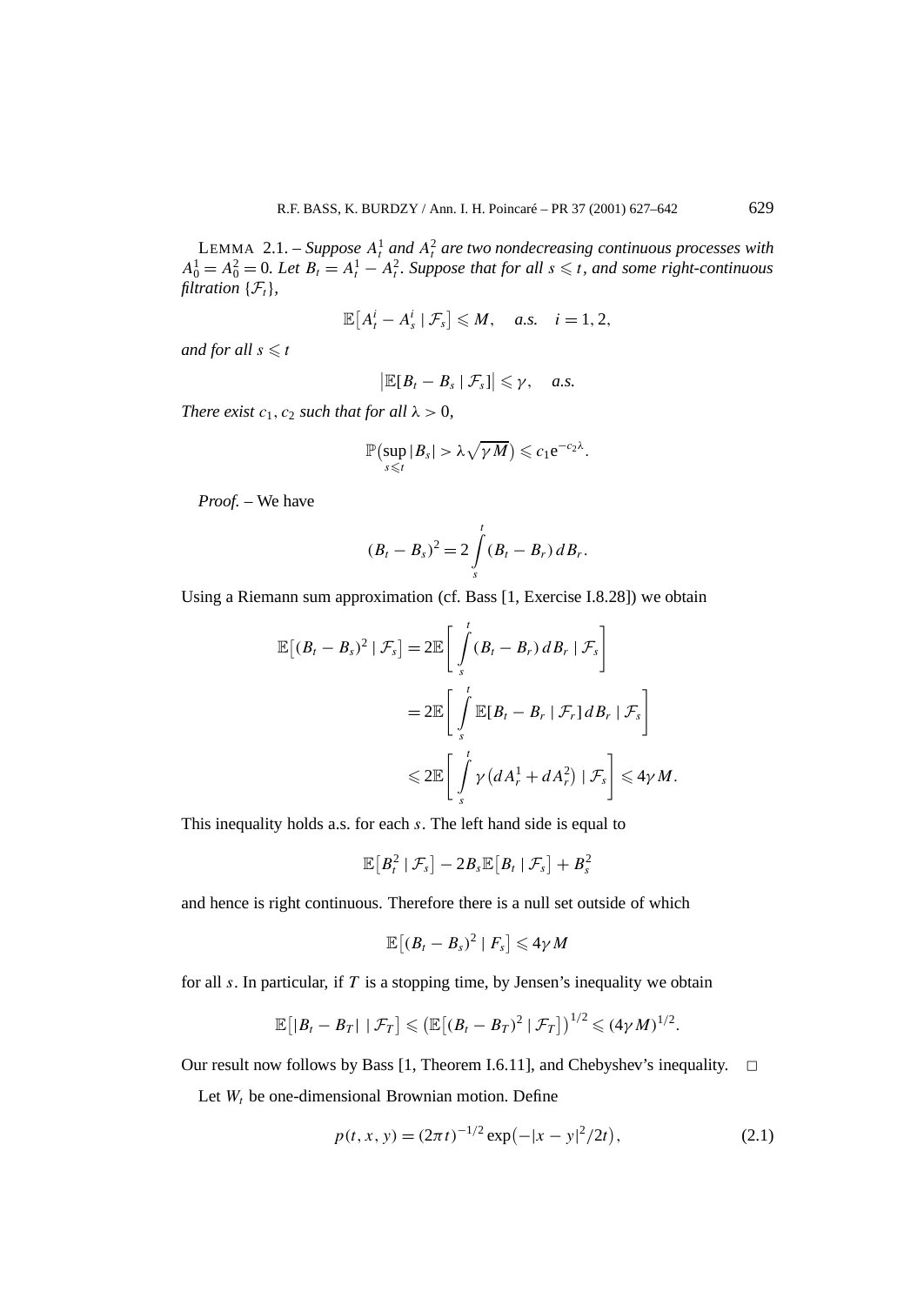the transition density of one-dimensional Brownian motion. In the rest of the paper,  $\mathcal{F}_t$ will denote the (right-continuous) filtration generated by  $W_t$ .

For a measurable function  $f:[0,1] \to \mathbb{R}$  set  $||f|| = \sup_{t \leq 1} |f(t)|$ . Let

$$
D_t^f(\varepsilon) = \frac{1}{2\varepsilon} \int\limits_0^t \mathbf{1}_{(f(s)-\varepsilon,f(s)+\varepsilon)}(W_s) \, ds.
$$

PROPOSITION 2.2. – *For f measurable on* [0*,* 1]*, there exists a nondecreasing continuous process*  $L_t^f$  *such that*  $\mathbb{E} \Vert D^f(\varepsilon) - L^f \Vert^2 \to 0$  *as*  $\varepsilon \to 0$ *.* 

*Proof.* – Let  $\mathbb{E}^{(x,t)}$  denote the expectation corresponding to the distribution of Brownian motion starting from *x* at time *t*, i.e., satisfying  $W_t = x$ . For any *x* and any  $t \leqslant 1$ ,

$$
\mathbb{E}^{(x,t)} \frac{1}{2\varepsilon} \int_{0}^{1-t} \mathbf{1}_{(f(t+s)-\varepsilon,f(t+s)+\varepsilon)}(W_{t+s}) ds = \frac{1}{2\varepsilon} \int_{0}^{1-t} \int_{f(t+s)-\varepsilon}^{1-t} p(s,x,y) dy ds
$$
  

$$
\leq c_1 \int_{0}^{1-t} \frac{1}{\sqrt{s}} ds \leq c_2 \sqrt{1-t} \leq c_2. \quad (2.2)
$$

This implies that,

$$
\mathbb{E}\big[D_1^f(\varepsilon)-D_t^f(\varepsilon)\mid \mathcal{F}_t\big]=\mathbb{E}^{(W_t,t)}\frac{1}{2\varepsilon}\int\limits_0^{1-t}\mathbf{1}_{(f(t+s)-\varepsilon,f(t+s)+\varepsilon)}(W_{t+s})\,ds\leqslant c_2.\tag{2.3}
$$

The supremum of

$$
\frac{1}{2\varepsilon} \int\limits_{f(t+s)-\varepsilon}^{f(t+s)+\varepsilon} p(s,x,y) \, dy
$$

over  $\varepsilon > 0$ ,  $t \le 1$  and  $s \le 1 - t$  is bounded. By the continuity of  $p(s, x, y)$  in y and the bounded convergence theorem, as  $\varepsilon \to 0$ ,

$$
\frac{1}{2\varepsilon}\int\limits^{1-t}_{0}\int\limits_{f(t+s)-\varepsilon}^{f(t+s)+\varepsilon}p(s,x,y)\,dy\,ds\to\int\limits^{1-t}_{0}p(s,x,f(t+s))\,ds
$$

uniformly over *x* and *t*. Calculations similar to those in (2.2) and (2.3) yield the following estimate: for any  $\eta > 0$ ,

$$
\left|\mathbb{E}\big[\big(D_1^f(\varepsilon_1) - D_1^f(\varepsilon_2)\big) - \big(D_t^f(\varepsilon_1) - D_t^f(\varepsilon_2)\big) \mid \mathcal{F}_t\big]\right| \leqslant \eta, \quad \text{a.s.,} \tag{2.4}
$$

for all  $t \leq 1$  provided  $\varepsilon_1$  and  $\varepsilon_2$  are small enough.

Because of (2.3) and (2.4), we can apply Lemma 2.1 with  $A_t^1 = D_t^f(\varepsilon_1)$  and  $A_t^2 =$  $D_t^f(\varepsilon_2)$ . The estimate in that lemma shows that, in a sense, the supremum of the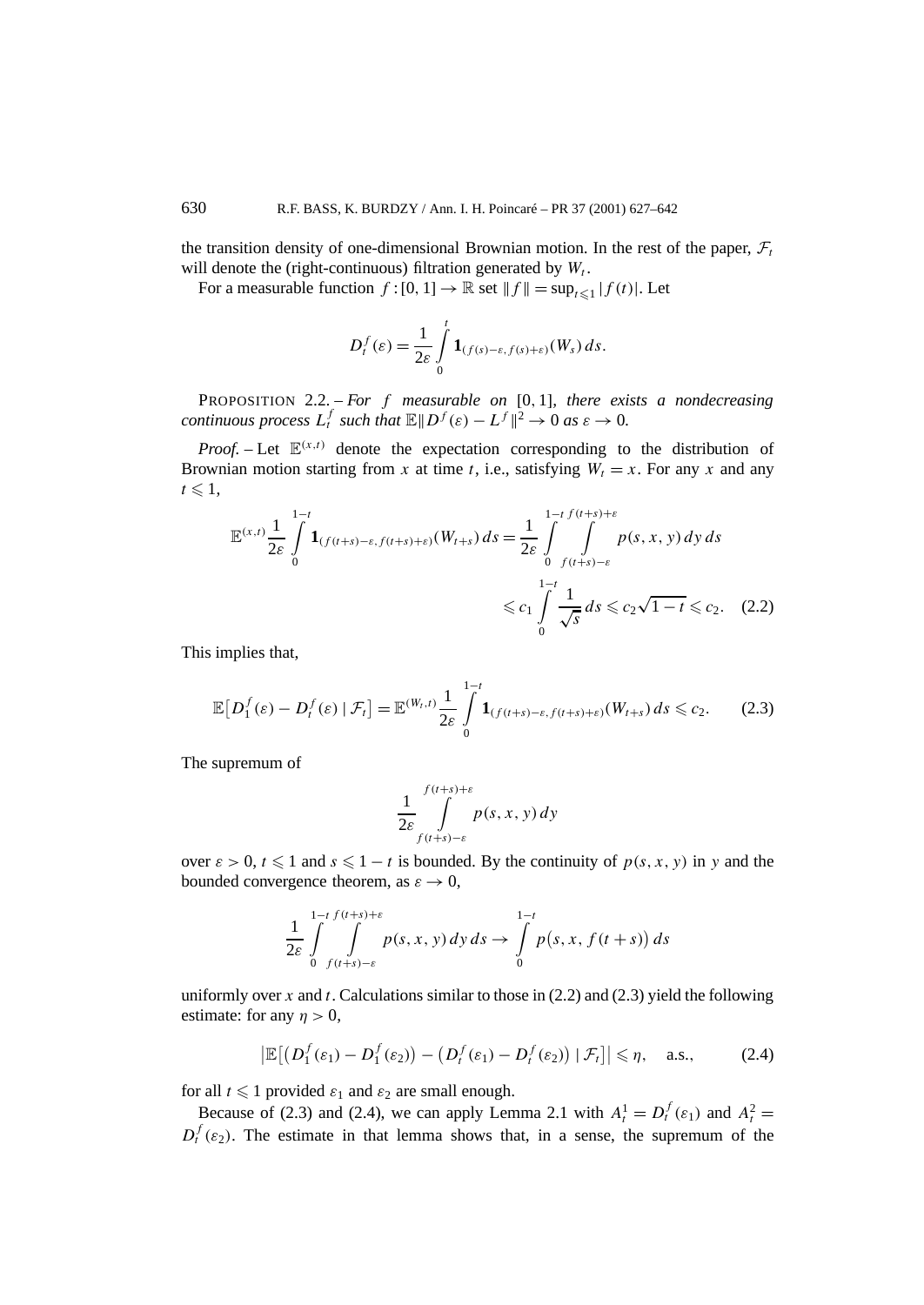difference between  $D_t^f(\varepsilon_1)$  and  $D_t^f(\varepsilon_2)$  is of order  $\sqrt{\eta}$ . We see that  $\mathbb{E}(\Vert D^f(\varepsilon_1) D^f(\epsilon_2)$ <sup>2</sup>)  $\rightarrow$  0 as  $\epsilon_1$ ,  $\epsilon_2$   $\rightarrow$  0. This implies that  $\{D^f(\epsilon_n)\}\)$  is a Cauchy sequence, and therefore  $D^f(\varepsilon_n)$  converges as  $n \to \infty$ , for any sequence  $\{\varepsilon_n\}$  converging to 0. Denote the limit by  $L_t^f$ ; it is routine to check that the limit does not depend on the sequence  $\{\varepsilon_n\}$ . Since the convergence is uniform over *t* and  $t \to D_t^f(\varepsilon)$  is continuous for every  $\varepsilon$ , then  $L_t^f$  is continuous in *t*. For a similar reason,  $t \to L_t^f$  is nondecreasing.  $\Box$ 

*Remark* 2.3. – A very similar proof shows that  $L_t^f$  is the limit in  $L^2$  of

$$
\frac{1}{\varepsilon}\int\limits_0^t\mathbf{1}_{[f(s),f(s)+\varepsilon)}(W_s)\,ds.
$$

*Remark* 2.4. – Let

$$
U^{f}(x,t) = \int_{0}^{1-t} p(s, x, f(t+s)) ds.
$$

A straightforward limit argument shows that

$$
\mathbb{E}\big[L_1^f - L_t^f \mid \mathcal{F}_t\big] = \int\limits_0^{1-t} p(s, W_t, f(t+s)) \, ds. \tag{2.5}
$$

It follows that  $U^f(W_t, t)$  is a potential for the space-time Brownian motion  $t \to (W_t, t)$ . Hence the function  $U^f(x, t)$  is excessive with respect to space-time Brownian motion, and therefore  $L_t^f$  can also be viewed as the continuous additive functional for the spacetime Brownian motion  $(W_t, t)$  whose potential is  $U^f$ .

COROLLARY 2.5. – *Suppose*  $f_n \to f$  *uniformly. Then*  $||L^{f_n} - L^f||$  *converges to* 0  $in L<sup>2</sup>$ .

*Proof. –* From (2.5),

$$
\mathbb{E}\big[L_1^f - L_u^f \mid \mathcal{F}_u\big] \leqslant c_1 \int\limits_{0}^{1-u} \frac{1}{\sqrt{s}} ds \leqslant c_2 \sqrt{1-u} \leqslant c_2
$$

and

$$
\begin{aligned} \left| \mathbb{E} \left[ L_1^{f_n} - L_u^{f_n} \mid \mathcal{F}_u \right] - \mathbb{E} \left[ L_1^f - L_u^f \mid \mathcal{F}_u \right] \right| \\ &= \left| \int_0^{1-u} \left[ p(s, W_u, f_n(u+s)) - p(s, W_u, f(u+s)) \right] ds \right| \\ &\leqslant \int_0^{1-u} \left| p(s, W_u, f_n(u+s)) - p(s, W_u, f(u+s)) \right| ds. \end{aligned}
$$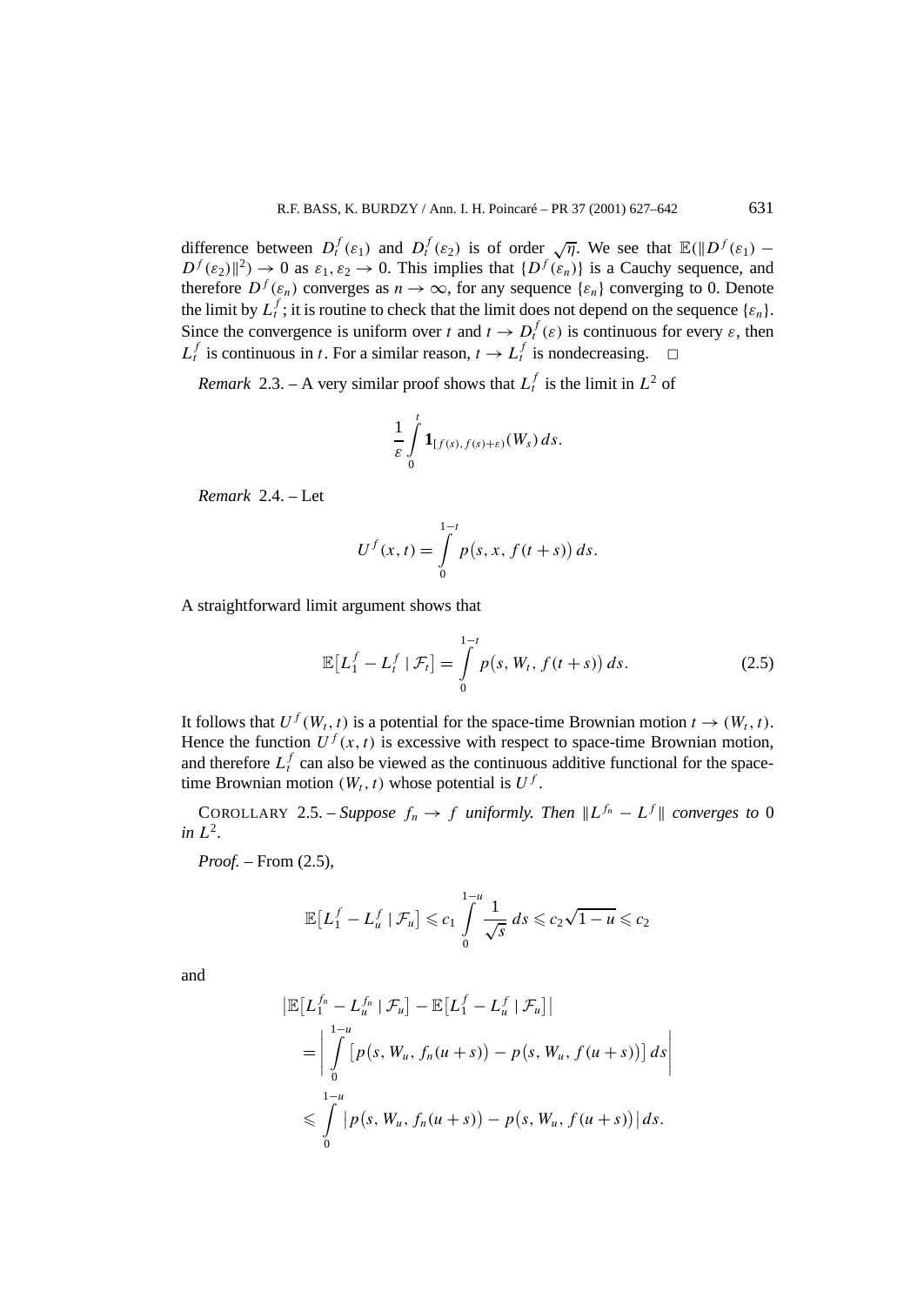The right hand side tends to 0 by the assumption that  $f_n \to f$  uniformly, and the result now follows by Lemma 2.1, using the same argument as at the end of the proof of Proposition 2.2.  $\Box$ 

If *f* is a Lipschitz function, then  $W_t - f(t)$  is a semimartingale. We can therefore define a local time for  $W_t$  along the curve f by setting  $K_t^f$  to be the local time (in the semimartingale sense) at 0 of  $Y_t = W_t - f(t)$ . That is,

$$
K_t^f = |Y_t| - |Y_0| - \int_0^t \operatorname{sgn}(Y_s) \, dY_s.
$$

PROPOSITION 2.6. – *With probability one,*  $K_t^f = L_t^f$  *for all t.* 

*Proof. –* By Revuz and Yor [10, Corollary VI.1.9],

$$
K_t^f = \lim_{\varepsilon \to 0} \frac{1}{\varepsilon} \int_0^t \mathbf{1}_{[0,\varepsilon)}(Y_s) d\langle Y \rangle_s.
$$
 (2.6)

Since  $Y_t = W_t - f(t)$ , then  $\langle Y \rangle_t = \langle W \rangle_t = t$ , and so by Remark 2.3,  $K_t^f = L_t^f$  a.s. Since both  $K_t^f$  and  $L_t^f$  are continuous in *t*, the result follows.  $\Box$ 

#### **3. The supremum of local times**

Our first goal is to obtain an estimate on the number of rectangles of size  $(1/N) \times$ *C*( $\sqrt{N}$ ) that are hit by a Brownian path. Fix any  $a \in \mathbb{R}$  and  $b \in (a, a + 2/\sqrt{N})$ . Let

$$
I_j = \left\{ \exists t \in [(j-1)/N, j/N] : a \leqslant W_t \leqslant b) \right\},\
$$

and

$$
A_k = \sum_{j=1}^k \mathbf{1}_{I_j}.
$$

**LEMMA** 3.1. – *There exist*  $c_1$  *and*  $c_2$  *such that for all*  $\lambda > 0$ *,* 

$$
\mathbb{P}(A_k \geqslant \lambda \sqrt{k}) \leqslant c_1 e^{-c_2 \lambda}.
$$

*Proof.* – There is probability  $c_3 > 0$  independent of x such that

$$
\mathbb{P}^x\big(\sup_{s\leq 1/N}|W_s-W_0|<1/\sqrt{N}\big)>c_3.
$$

So by the strong Markov property applied at the first  $t \in [(j - 1)/N, j/N]$  such that  $a \leqslant W_t \leqslant b$ ,

$$
c_3\mathbb{P}^x(I_j)\leq \mathbb{P}^x\big(W_{j/N}\in\big[a-(1/\sqrt{N}),a+(3/\sqrt{N})\big]\big).
$$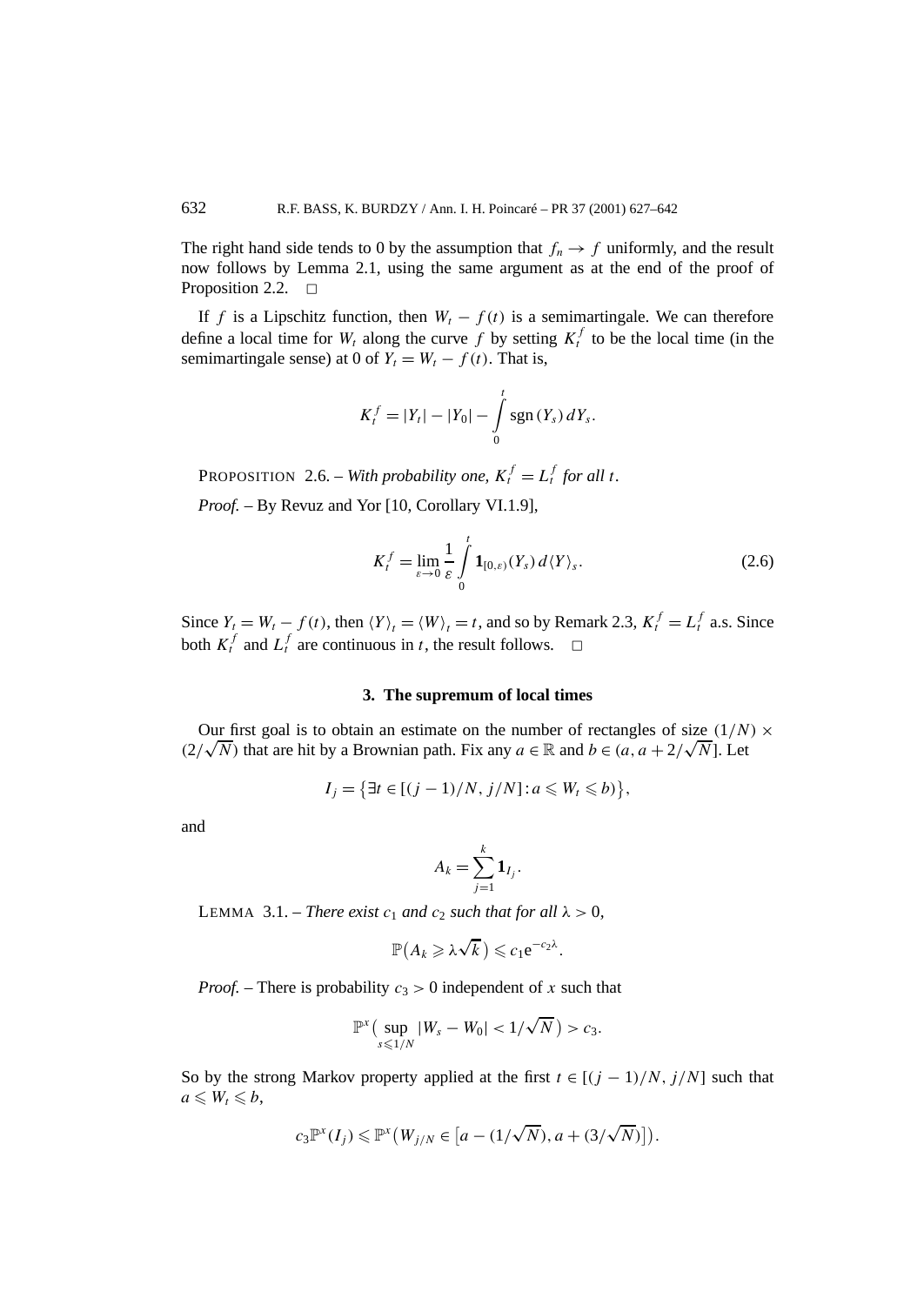This and the standard bound

$$
\mathbb{P}^{x}(W_{t} \in [c,d]) = \int_{c}^{d} \frac{1}{\sqrt{2\pi t}} e^{-|y-x|^2/2t} dy \leq \frac{1}{\sqrt{2\pi t}} |d-c|,
$$

imply that

$$
\mathbb{P}^x(I_j) \leqslant c_4 \frac{1}{\sqrt{N}} \frac{1}{\sqrt{j/N}} = \frac{c_4}{\sqrt{j}}
$$

Therefore

$$
\mathbb{E}^x A_k = \sum_{j=1}^k \mathbb{P}^x(I_j) \leqslant c_5 \sqrt{k}.\tag{3.1}
$$

*.*

By the Markov property,

$$
\mathbb{E}[A_k - A_i \mid \mathcal{F}_{i/n}] \leq 1 + \mathbb{E}^{W(i/n)} A_k \leq c_6 \sqrt{k}.
$$
 (3.2)

Corollary I.6.12 of Bass [1] can be applied to the sequence  $A_k/(c_7\sqrt{k})$ , in view of (3.1) Corollary 1.6.12 of Bass [1] can be applied to the sequence  $A_k/(c_7\sqrt{k})$ , in view of (3.1) and (3.2). That result says that  $\mathbb{E} \exp(c_8 \sup_k A_k/(c_7\sqrt{k})) \leq 2$  for some  $c_8 > 0$ . This easily implies our lemma.  $\square$ 

Fix an integer  $N > 0$ . Let  $R_{\ell m} = R_{\ell m}(N)$  be the rectangle defined by

$$
R_{\ell m}=[\ell/N, (\ell+1)/N]\times [m/N^{\alpha}, (m+1)/N^{\alpha}], \quad 0\leqslant \ell \leqslant N, -N^{\alpha}-1\leqslant m\leqslant N^{\alpha}.
$$

Let *K* be such that  $N/K$  is an integer and  $\sqrt{N} < N/K \leq \sqrt{N} + 1$ . Set

$$
Q_{ik} = Q_{ik}(N) = [i K/N, (i + 1)K/N] \times [k(K/N)^{\alpha}, (k + 1)(K/N)^{\alpha}],
$$

for  $0 \le i \le K$  and  $-(N/K)^{\alpha} - 1 \le k \le (N/K)^{\alpha}$ . Note that  $Q_{ik}(N) = R_{ik}(N/K)$  but it will be convenient to use both notations.

PROPOSITION 3.2. – *Let*  $\alpha \in (1/2, 1]$  *and*  $\varepsilon \in (0, 1/16)$ *. There exist*  $c_1, c_2$ *, and*  $c_3$ *such that*:

- (i) *there exists a set*  $D_N$  *with*  $\mathbb{P}(D_N) \leq c_1 N \exp(-c_2 N^{\varepsilon/2})$ ;
- (ii) *if*  $\omega \notin D_N$  *and*  $f \in S_\alpha$ *, then there are at most*  $c_3 N^{(3/4)+(\varepsilon/2)}$  *rectangles*  $R_{\ell m}$  *in* [0*,* 1] × [−1*,* 1] *which contain both a point of the graph of f and a point of the graph of*  $W_t(\omega)$ *.*

*Proof. –* Let

$$
I_{ikj} = \left\{ \exists t \in [iK/N + (j-1)/N, iK/N + j/N] : k(K/N)^{\alpha} \leq W_t \leq (k+1)(K/N)^{\alpha} \right\},
$$

$$
A_{ik} = \sum_{j=1}^{K} \mathbf{1}_{I_{ikj}}
$$
 and  $C_{ik} = C_{ik}(N) = \{A_{ik} \ge K^{(1/2) + \varepsilon}\}.$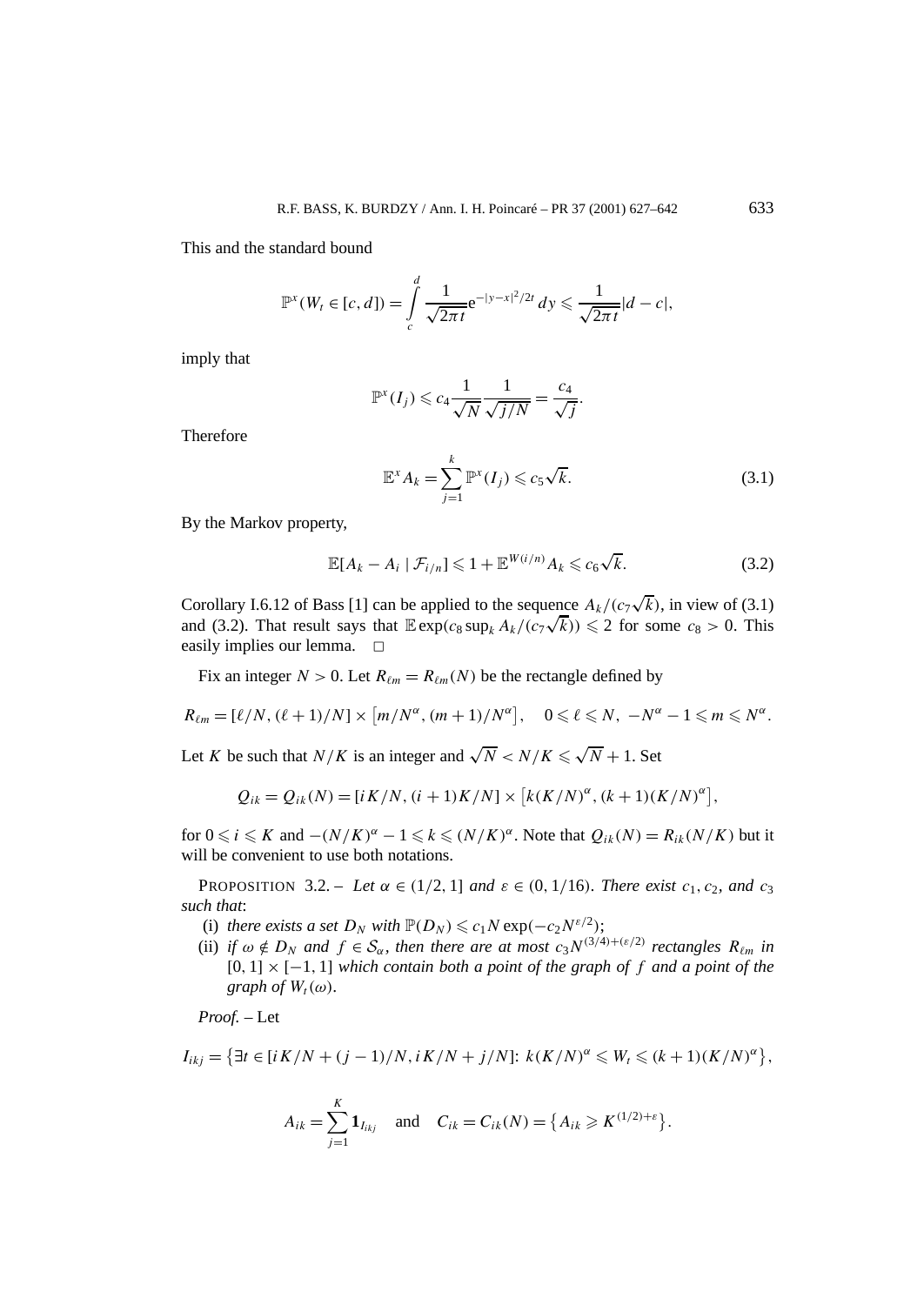By Lemma 3.1 with  $k = [K]$  and  $\lambda = K^{\varepsilon}$ , and the Markov property applied at  $kK/N$  we have  $\mathbb{P}(C_{ik}) \leqslant c_4 \exp(-c_5 K^{\varepsilon}).$ 

There are at most  $c_6 N^{(1/2)+( \alpha/2)}$  rectangles  $Q_{ik}$ , so if  $D_N = \bigcup_{i,k} C_{ik}$ , where  $0 \leq i \leq K$ and  $-(N/K)^{\alpha} - 1 \leq k \leq (N/K)^{\alpha}$ , then

$$
\mathbb{P}(D_N) \leqslant c_7 N^{(1+\alpha)/2} \exp(-c_5 K^{\varepsilon}) \leqslant c_7 N \exp(-c_8 N^{\varepsilon/2}).
$$

Now suppose  $\omega \notin D_N$ . Let f be any function in  $\mathcal{S}_{\alpha}$ . If f intersects  $Q_{ik}$  for some *i* and *k*, then *f* might intersect  $Q_{i,k-1}$  and  $Q_{i,k+1}$ . But because *f* ∈  $S_\alpha$ , it cannot intersect  $Q_{i,k}$ for any *r* such that  $|r - k| > 1$ . Therefore *f* can intersect at most  $3(K + 1)$  of the  $Q_{ik}$ .

Look at any one of the  $Q_{ik}$  that *f* intersects. Since  $\omega \notin D_N$ , then there are at most  $K^{(1/2)+\varepsilon}$  integers *j* that are less than *K* and for which the path of  $W_t(\omega)$  intersects  $\left(\frac{[iK/N + (i-1)/N, iK/N + i/N] \times [-1, 1]}{O_{ik}}\right)$ . If *f* intersects a rectangle  $R_{\ell m}$ , then it can intersect a rectangle  $R_{\ell r}$  only if  $|r - m| \leq 1$ , since  $f \in S_{\alpha}$ . Therefore there are at most  $3K^{(1/2)+\varepsilon}$  rectangles  $R_{\ell m}$  contained in  $Q_{ik}$  which contain both a point of the graph of *f* and a point of the graph of  $W_t(\omega)$ .

Since there are at most  $3(K + 1)$  rectangles  $Q_{ik}$  which contain a point of the graph of *f* , there are therefore at most

$$
3(K+1)3K^{(1/2)+\varepsilon} \leqslant c_9 N^{(3/4)+(\varepsilon/2)}
$$

rectangles  $R_{\ell m}$  that contain both a point of the graph of  $f$  and a point of the graph of  $W_t(\omega)$ .  $\Box$ 

We can now iterate this to obtain a better estimate.

PROPOSITION 3.3. – *Fix*  $\alpha \in (1/2, 1]$  *and*  $\delta, \eta > 0$ *. There exist*  $c_1$  *and*  $N_0$  *such that if*  $N \geqslant N_0$ :

- (i) *there exists a set*  $E$  *with*  $\mathbb{P}(E) \leq n$ ;
- (ii) *if*  $\omega \notin E$  *and*  $f \in S_\alpha$ *, then there are at most*  $c_1 N^{(1/2)+\delta}$  *rectangles*  $R_{\ell m}(N)$ *contained in*  $[0, 1] \times [-1, 1]$  *which contain both a point of the graph of f and a point of the graph of*  $W_t(\omega)$ *.*

*Proof.* – For any  $\varepsilon$ , the quantity  $c_1N \exp(-c_2N^{\varepsilon/2})$  is summable. First choose  $\varepsilon \in$ *(*0*, δ/*4*)* and then choose *N*<sup>1</sup> large so that, using Proposition 3.2 and its notation,

$$
\sum_{N=N_1}^{\infty} \mathbb{P}(D_N) \leqslant \sum_{N=N_1}^{\infty} c_1 N \exp(-c_2 N^{\varepsilon/2}) < \eta.
$$

Let  $E = \bigcup_{N=N_1}^{\infty} D_N$ .

Fix  $\omega \notin E$ . Suppose *N* is large enough so that  $\sqrt{N} \ge 2N_1$ . Recall the definition of *K* and note that *N/K* differs from  $\sqrt{N}$  by at most 1. Then by Proposition 3.2 applied with and note that  $N/K$  differs from  $\sqrt{N}$  by at most 1. Then by Proposition 3.2 applied with  $N/K$ , there are at most  $c_2(\sqrt{N})^{(3/4)+\varepsilon}$  rectangles  $R_{ik}(N/K)$  that contain both a point of the graph of *f* and a point of the graph of  $W_t(\omega)$ . Recall the definitions of the events  $C_{ik}$ and  $D_N$  from Proposition 3.2 and its proof. Since we are assuming that  $\omega \notin E$ , we also have  $\omega \notin C_{ik}(N)$  for any *i, k*. This implies that inside each rectangle  $R_{ik}(N/K)$ , there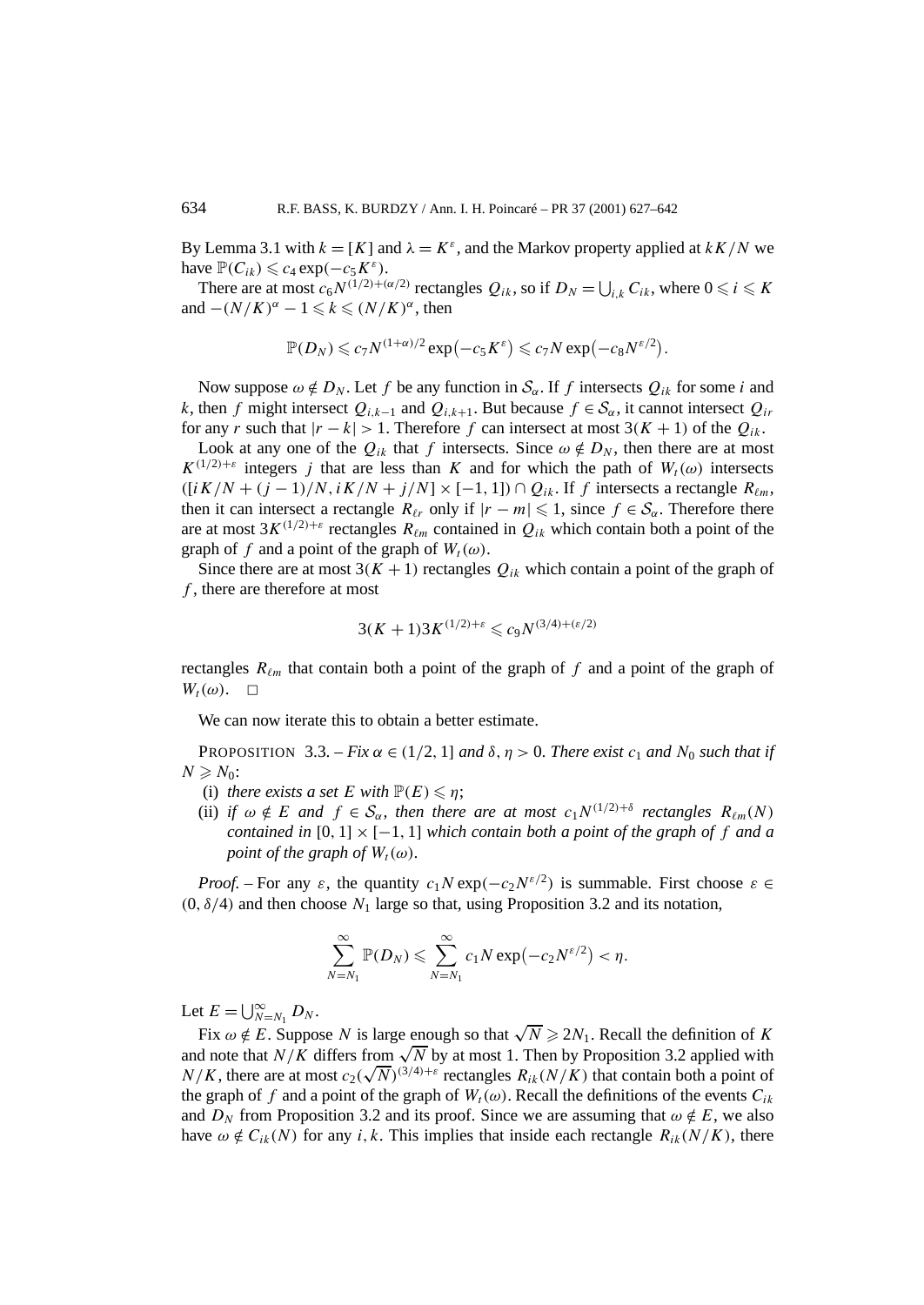are at most  $c_3(\sqrt{N})^{(1/2)+\varepsilon}$  rectangles  $R_{\ell m}(N)$  that contain both a point of the graph of *f* and a point of the graph of  $W_t(\omega)$ . Thus there are at most

$$
c_4(\sqrt{N})^{(3/4)+\varepsilon}(\sqrt{N})^{(1/2)+\varepsilon} = c_4 N^{(5/8)+\varepsilon}
$$

rectangles  $R_{\ell m}(N)$  that contain both a point of the graph of f and a point of the graph of  $W_t(\omega)$ .

W<sub>t</sub>( $\omega$ ).<br>We continue iterating: take *N* large so that  $N \ge (4N_1)^4$ . There are  $c_4(\sqrt{N})^{(5/8)+\varepsilon}$ rectangles  $R_{\ell m}(N/K)$  that contain both a point of the graph of f and a point of the rectangles  $R_{\ell m}(N/K)$  that contain both a point of the graph of f and a point of the graph of  $W_t(\omega)$ . Each of these contains at most  $c_5(\sqrt{N})^{(1/2)+\varepsilon}$  rectangles  $R_{\ell m}(N)$  that contain both a point of the graph of *f* and a point of the graph of  $W_t(\omega)$ , for a total of

$$
c_6(\sqrt{N})^{(5/8)+\varepsilon}(\sqrt{N})^{(1/2)+\varepsilon}=c_6N^{(9/16)+\varepsilon}
$$

rectangles  $R_{\ell m}(N)$ .

Continuing, if *N* is large enough, we can get the exponent of *N* as close to  $(1/2) + \varepsilon$ as we like. In particular, by a finite number of iterations, we can get the exponent less than  $(1/2) + \delta$ .  $\Box$ 

Recall the definition of  $p(t, x, y)$  in (2.1).

LEMMA 3.4.  $-If \parallel f - g \parallel \leq \varepsilon$ , then for some constant  $c_1$  and all  $\varepsilon < \frac{1}{2}$ ,

$$
\int_{0}^{1} |p(t, 0, f(t)) - p(t, 0, g(t))| dt \leq c_1 \varepsilon \log(1/\varepsilon).
$$

*Proof.* – For  $t \le \varepsilon^2$ , we use the estimate  $p(t, 0, x) \le c_2 t^{-1/2}$  and obtain

$$
\int\limits_{0}^{\varepsilon^2} |p(t,0, f(t)) - p(t,0, g(t))| dt \leqslant 2c_2 \int\limits_{0}^{\varepsilon^2} \frac{1}{\sqrt{t}} dt \leqslant c_3 \varepsilon.
$$

For  $t \ge \varepsilon^2$ , note that

$$
\left|\frac{\partial p(t,0,x)}{\partial x}\right| = c_4 t^{-1/2} \frac{|x|}{t} e^{-x^2/2t} = c_4 t^{-1} \frac{|x|}{\sqrt{t}} e^{-x^2/2t} \leqslant c_5 t^{-1},
$$

since  $|y|e^{-y^2/2}$  is bounded. We then obtain

$$
\int_{\varepsilon^2}^1 \left| p(t, 0, f(t)) - p(t, 0, g(t)) \right| dt \leqslant \int_{\varepsilon^2}^1 \left| f(t) - g(t) \right| c_5 t^{-1} dt
$$
\n
$$
\leqslant c_5 \varepsilon \int_{\varepsilon^2}^1 t^{-1} dt = c_6 \varepsilon \log(1/\varepsilon).
$$

Adding the two integrals proves the lemma.  $\Box$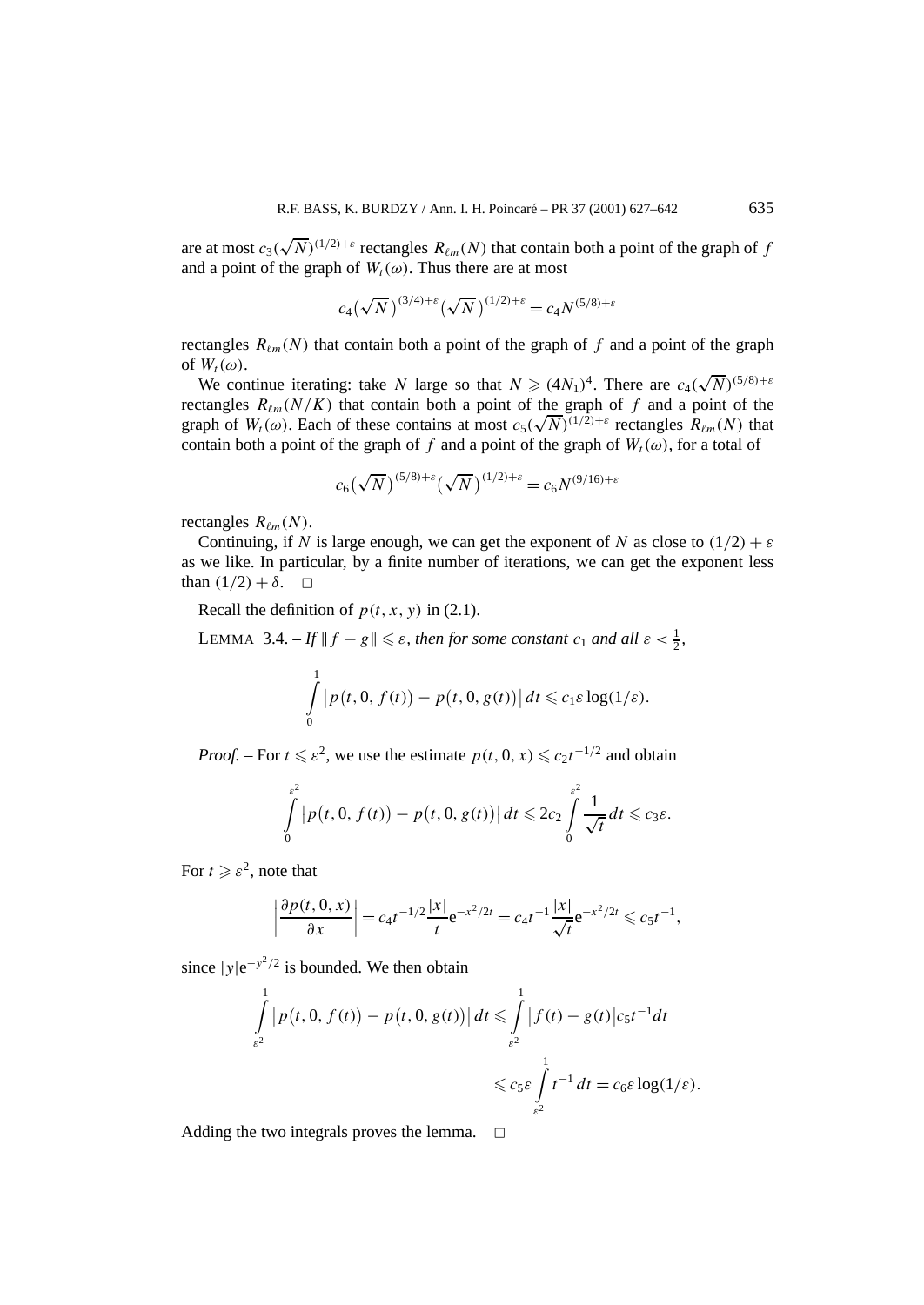PROPOSITION 3.5. – *Let f and g be two functions with*

$$
\sup_{(j-1)/N\leqslant t\leqslant j/N}\left|f(t)-g(t)\right|\leqslant \delta.
$$

*Then, for all*  $\lambda > 0$ *,* 

$$
\mathbb{P}(|(L_{j/N}^f-L_{(j-1)/N}^f)-(L_{j/N}^g-L_{(j-1)/N}^g)| \geq \lambda N^{-1/4}(\delta \log(1/\delta))^{1/2}) \leq c_1 e^{-c_2\lambda}.
$$

*Proof.* – Write s for  $(j - 1)/N$  and  $A_t^f = L_{s+t}^f - L_s^f$ ,  $A_t^g = L_{s+t}^g - L_s^g$ . We have for  $s \leq r \leq t \leq s + (1/N)$ ,

$$
\mathbb{E}\big[A_t^f - A_r^f \mid \mathcal{F}_r\big] = \mathbb{E}^{W_r} A_{t-r}^f \leqslant \sup_z \mathbb{E}^z A_{1/N}^f.
$$

But for any *z*,

$$
\mathbb{E}^{z} A_{1/N}^{f} = \int_{0}^{1/N} p(t, z, f(t)) dt \leq \int_{0}^{1/N} \frac{1}{\sqrt{t}} dt \leq c_3 N^{-1/2}.
$$

We have a similar bound for  $\mathbb{E}^z A_{1/N}^g$ . For the difference, we have

$$
\left|\mathbb{E}\left[\left(A_t^f-A_t^g\right)-\left(A_r^f-A_r^g\right)\mid\mathcal{F}_r\right]\right|=\left|\mathbb{E}^{W_r}\left[A_{t-r}^f-A_{t-r}^g\right]\right|.
$$

However, for any *z*,

$$
\left|\mathbb{E}^{z}\left[A_{t-r}^{f}-A_{t-r}^{g}\right]\right|=\left|\int\limits_{s}^{s+t-r}\left[p\left(u,z,f\left(u\right)\right)-p\left(u,z,g\left(u\right)\right)\right]du\right|\leq\int\limits_{0}^{1}\left|p\left(u,0,\tilde{f}\left(u\right)\right)-p\left(u,0,\tilde{g}\left(u\right)\right)\right|du,
$$

where we define  $\tilde{f}(u) = f(u) - z$  for all *u* and we define  $\tilde{g}(u) = g(u) - z$  if  $s \le u \le u$ *s* + (*t* − *r*) and  $\tilde{g}(u) = \tilde{f}(u)$  otherwise. So  $\|\tilde{f}(u) - \tilde{g}(u)\| \le \delta$ , and by Lemma 3.4,

$$
\left|\mathbb{E}^z\big[A_{t-r}^f-A_{t-r}^g\big]\right|\leqslant c_4\delta\log(1/\delta).
$$

Our result now follows by Lemma 2.1.  $\Box$ 

THEOREM 3.6. – *For any*  $\alpha \in (\frac{1}{2}, 1]$ , there exists  $\tilde{L}_t^f$  such that

- (i) *for each*  $f \in \mathcal{S}_{\alpha}$ , we have  $\widetilde{L}_{t}^{f} = L_{t}^{f}$  *for all t, a.s.,*
- (ii) *with probability one,*  $f \rightarrow \tilde{L}_1^f$  *is a continuous map on*  $S_\alpha$  *with respect to the supremum norm, and*
- (iii) *with probability one,*  $\sup_{f \in \mathcal{S}_{\alpha}} \tilde{L}_1^f < \infty$ *.*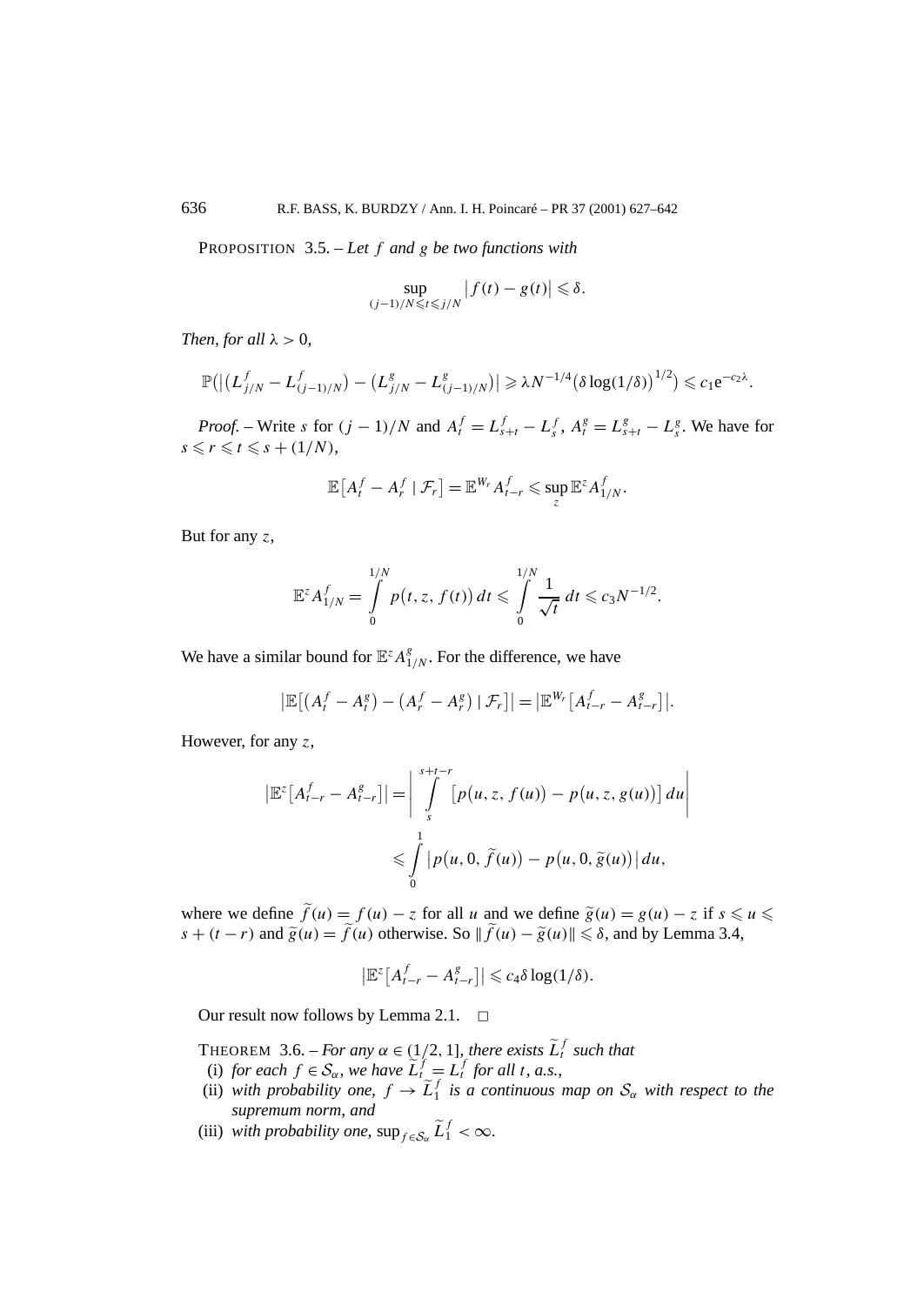*Proof. –*

*Step 1*. In this step, we will define and analyze a countable dense family of functions in  $S_{\alpha}$ .

Let  $N = 2^n$  and let  $T_n$  denote the class of functions  $f$  in  $S_\alpha$  such that on each interval  $[(j-1)/N, j/N]$  the function *f* is linear with slope either  $N^{1-\alpha}$  or  $-N^{1-\alpha}$  and  $f(j/N)$ is a multiple of  $1/N^{\alpha}$  for each *j*. Note that the collection of all functions which are piecewise linear with these slopes contains some functions which are not in  $S_\alpha$  – such functions do not belong to  $T_n$ .

Consider any element *h* of  $S_\alpha$ . Let  $h^{(n)}$  denote a function in  $T_n$  which approximates *h* in the following sense. We will define  $h^{(n)}$  inductively on intervals of the form  $[(j-1)/N, j/N]$ . First we take the initial value  $h^{(n)}(0)$  to be the closest integer multiple of  $1/N^{\alpha}$  to  $h(0)$  (we take the smaller value in case of a tie). The slope of  $h^{(n)}$  is chosen to be positive on [0, 1/N] if and only if  $h^{(n)}(0) \le h(0)$ . Once the function  $h^{(n)}$  has been defined on all intervals  $[(j - 1)/N, j/N]$ ,  $j = 1, 2, ..., k$ , we choose the slope of  $h^{(n)}$ on  $[k/N, (k+1)/N]$  to be  $N^{1-\alpha}$  if and only if  $h^{(n)}(k/N) \leq h(k/N)$ . Strictly speaking, our definition generates some functions with values in  $[-1 - 1/N^{\alpha}, 1 + 1/N^{\alpha}]$  rather than in  $[-1, 1]$  and so  $h^{(n)}$  might not belong to  $S_\alpha$ . We leave it to the reader to check that this does not affect our arguments.

We will argue that  $|h^{(n)}(t) - h(t)| \leq 2/N^{\alpha}$  for all *t*. This is true for  $t = 0$  by definition. Suppose that  $1/N^{\alpha} \leq h^{(n)}(t) - h(t) \leq 2/N^{\alpha}$  for some  $t = j/N$ . Then the fact that both functions belong to  $S_\alpha$  and our choice for the slope of  $h^{(n)}$  easily imply that the absolute value of the difference between the two functions will not be greater at time  $t = (j + 1)/N$  than at time  $t = j/N$ . An equally elementary argument shows that in the case when  $|h^{(n)}(t) - h(t)| \leq 1/N^{\alpha}$ , the distance between the two functions may sometimes increase but will never exceed  $2/N^{\alpha}$ . The induction thus proves the claim for all times *t* of the form  $t = j/N$ . An extension to all other times *t* is easy.

Later in the proof we will need to consider the difference between  $h^{(n)}$  and  $h^{(n+1)}$ . First let us restrict our attention to the interval  $\lceil \ell/N, (\ell+1)/N \rceil$ . The estimates from the previous paragraph show that  $|h^{(n)}(t) - h^{(n+1)}(t)| \leq 4/N^{\alpha}$  on this interval. Let

$$
F_{h,\ell} = \left\{ \left| \left( L_{(\ell+1)/N}^{h^{(n)}} - L_{\ell/N}^{h^{(n)}} \right) - \left( L_{(\ell+1)/N}^{h^{(n+1)}} - L_{\ell/N}^{h^{(n+1)}} \right) \right| \geq N^{-(1/4)-(\alpha/2)+\varepsilon} \right\}.
$$

By Proposition 3.5 with  $\lambda = N^{\varepsilon}$ , for any  $h \in S_{\alpha}$ ,  $\ell$  and *n*,

$$
\mathbb{P}(F_{h,\ell}) \leqslant c_1 \exp(-c_2 N^{\varepsilon}).
$$

There are only  $N + 1$  integers  $\ell$  with  $0 \le \ell \le N$ . For a fixed  $\ell$ , there are no more than 3*N<sup>* $\alpha$ *</sup>* possible values of  $h^{(n)}(\ell/N)$ , and the same is true for  $h^{(n)}((\ell+1)/N)$ . The analogous upper bound for the number of possible values for each of  $h^{(n+1)}(\ell/N)$ , *h*<sup>(*n*+1)</sup>(( $(\ell + 1/2)/N$ ) and *h*<sup>(*n*+1)</sup>(( $(\ell + 1)/N$ ) is 6*N<sup>α</sup>*. Hence, if we let

$$
G_N=\bigcup_{h\in\mathcal{S}_\alpha}\bigcup_{0\leqslant\ell\leqslant N}F_{h,\ell},
$$

then

$$
\mathbb{P}(G_N) \leqslant c_3 N^{5\alpha+1} \exp(-c_2 N^{\varepsilon}).
$$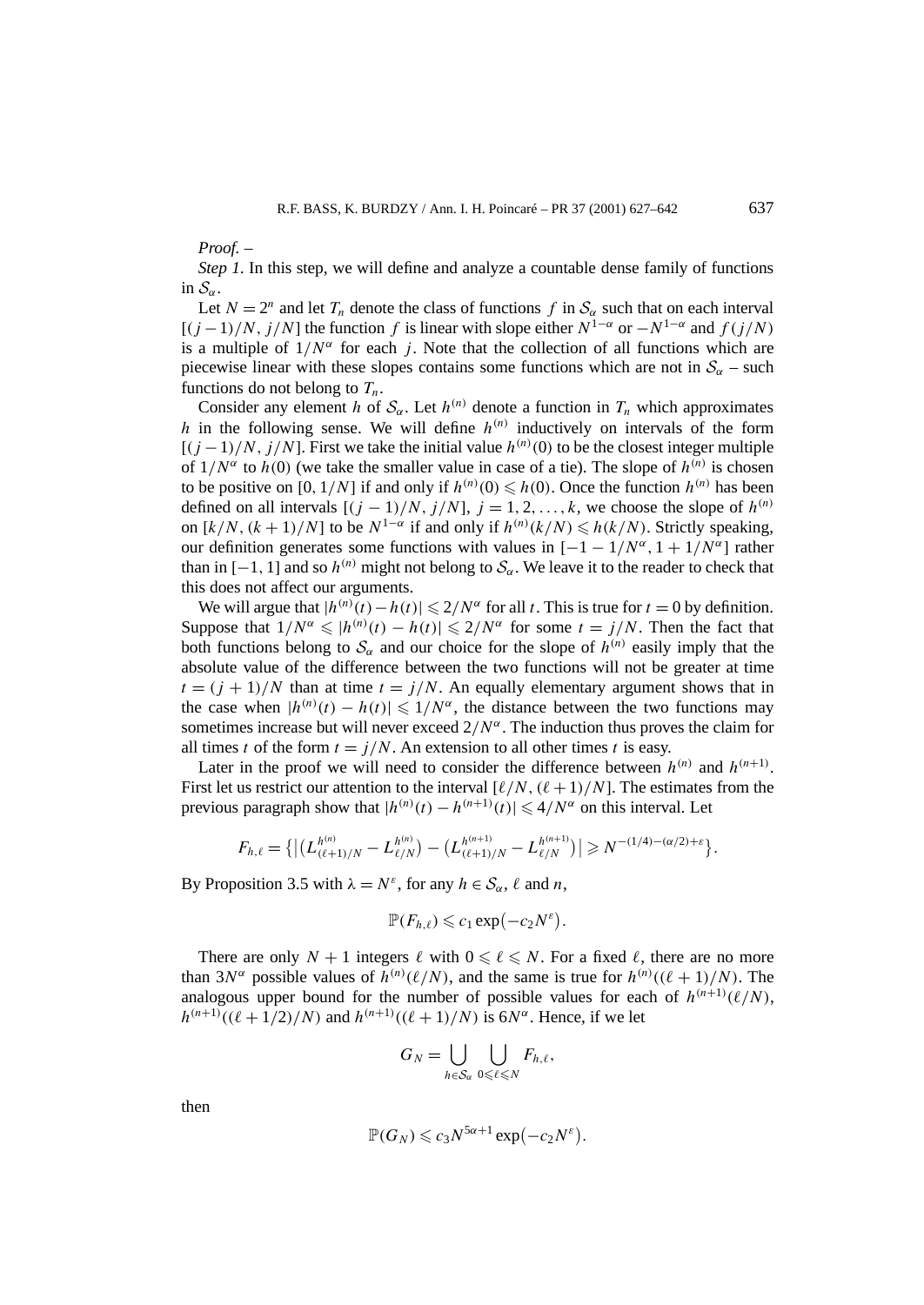We will derive a similar estimate for  $f^{(n)}$  and  $h^{(n)}$ , where  $f, h \in S_\alpha$ . Let us assume that  $|| f − h || \leq 1/N^{\alpha}$ . Then  $| f^{(n)}(t) − h^{(n)}(t) | \leq 5/N^{\alpha}$  for all *t*. If we define

$$
\widetilde{F}_{f,h,\ell} = \{ \left| \left( L_{(\ell+1)/N}^{f^{(n)}} - L_{\ell/N}^{f^{(n)}} \right) - \left( L_{(\ell+1)/N}^{h^{(n)}} - L_{\ell/N}^{h^{(n)}} \right) \right| \ge N^{-(1/4) - (\alpha/2) + \varepsilon} \}
$$

then

$$
\mathbb{P}(\widetilde{F}_{f,h,\ell}) \leqslant c_7 \exp(-c_8 N^{\varepsilon}).
$$

Next we let

$$
\widetilde{G}_N = \bigcup_{f,h \in \mathcal{S}_{\alpha}} \bigcup_{0 \leq \ell \leq N} \widetilde{F}_{f,h,\ell}.
$$

Counting all possible paths  $f^{(n)}$  and  $h^{(n)}$  yields an estimate analogous to the one for  $G_N$ ,

$$
\mathbb{P}(\widetilde{G}_N) \leqslant c_9 N^{4\alpha+1} \exp(-c_8 N^{\varepsilon}).
$$

*Step 2*. In this step, we will prove uniform continuity of  $f \to L_1^f$  on the set  $T_\infty = \bigsqcup_{n=1}^\infty T_n$ .  $\bigcup_{n=1}^{\infty} T_n$ .

Fix arbitrarily small  $\eta$ ,  $\beta > 0$ . Choose  $\varepsilon > 0$  so small that  $(1/4) - (\alpha/2) + 2\varepsilon < 0$ . Recall the events  $D_N$  from Proposition 3.2. Since  $\sum_N (\mathbb{P}(D_N) + \mathbb{P}(G_N) + \mathbb{P}(\widetilde{G}_N)) < \infty$ , we can take  $N_0$  sufficiently large so that  $\mathbb{P}(H) \leq \eta$ , where  $H = \bigcup_{N=N_0}^{\infty} (D_N \cup G_N \cup \widetilde{G}_N)$ . Without loss of generality we may take  $N_0$  to be an integer power of 2, say  $N_0 = 2^{n_0}$ .

Fix an  $\omega \notin H$ . Consider any  $f, h \in T_{\infty}$  with  $||f - h|| \leq 1/N_0^{\alpha}$ . Note that

$$
\left| L_1^h - L_1^{h^{(n_0)}} \right| \leqslant \sum_{n=n_0}^{\infty} \left| L_1^{h^{(n+1)}} - L_1^{h^{(n)}} \right|, \tag{3.3}
$$

and

$$
\left| L_1^{h^{(n+1)}} - L_1^{h^{(n)}} \right| \leqslant \sum_{m=1}^{2^n} \left| \left( L_{(m+1)/2^n}^{h^{(n+1)}} - L_{m/2^n}^{h^{(n+1)}} \right) - \left( L_{(m+1)/2^n}^{h^{(n)}} - L_{m/2^n}^{h^{(n)}} \right) \right|. \tag{3.4}
$$

Consider  $2^n = N \ge N_0$ . Since  $\omega \notin \bigcup_{N \ge N_0} D_N$ , Proposition 3.3 implies that there are at most  $c_1 N^{(1/2)+\varepsilon}$  values of *m* for which there is a rectangle  $R_{mi}$  in which there is a point of the graph of  $h^{(n)}$  or of  $h^{(n+1)}$  and a point of the graph of  $W_t(\omega)$ . So there are no more than  $c_1 N^{(1/2)+\varepsilon}$  summands on the right hand side of (3.4) that are non-zero.

For a value of *m* for which the summand on the right hand side is nonzero, it is at most  $N^{-(1/4)-(\alpha/2)+\varepsilon}$ , because  $\omega \notin \bigcup_{N \geq N_0} G_N$ . Multiplying the number of nonzero summands by the the largest value each summand can be, we obtain

$$
\left| L_1^{h^{(n+1)}} - L_1^{h^{(n)}} \right| \leqslant c_1 N^{(1/2) + \varepsilon} N^{-(1/4) - (\alpha/2) + \varepsilon}
$$
  
=  $c_1 N^{(1/4) - (\alpha/2) + 2\varepsilon} = c_1 (2^n)^{(1/4) - (\alpha/2) + 2\varepsilon}$ . (3.5)

We have assumed that  $\varepsilon$  is so small that  $(1/4) - (\alpha/2) + 2\varepsilon < 0$ , so the bound in (3.5) is summable in *n*. We increase  $n_0$ , if necessary, so that  $\sum_{n \ge n_0} c_1(2^n)^{(1/4)-(\alpha/2)+2\varepsilon} \le \beta/3$ . Then (3.3) implies that

$$
\left|L_1^h-L_1^{h^{(n_0)}}\right|\leqslant \beta/3.
$$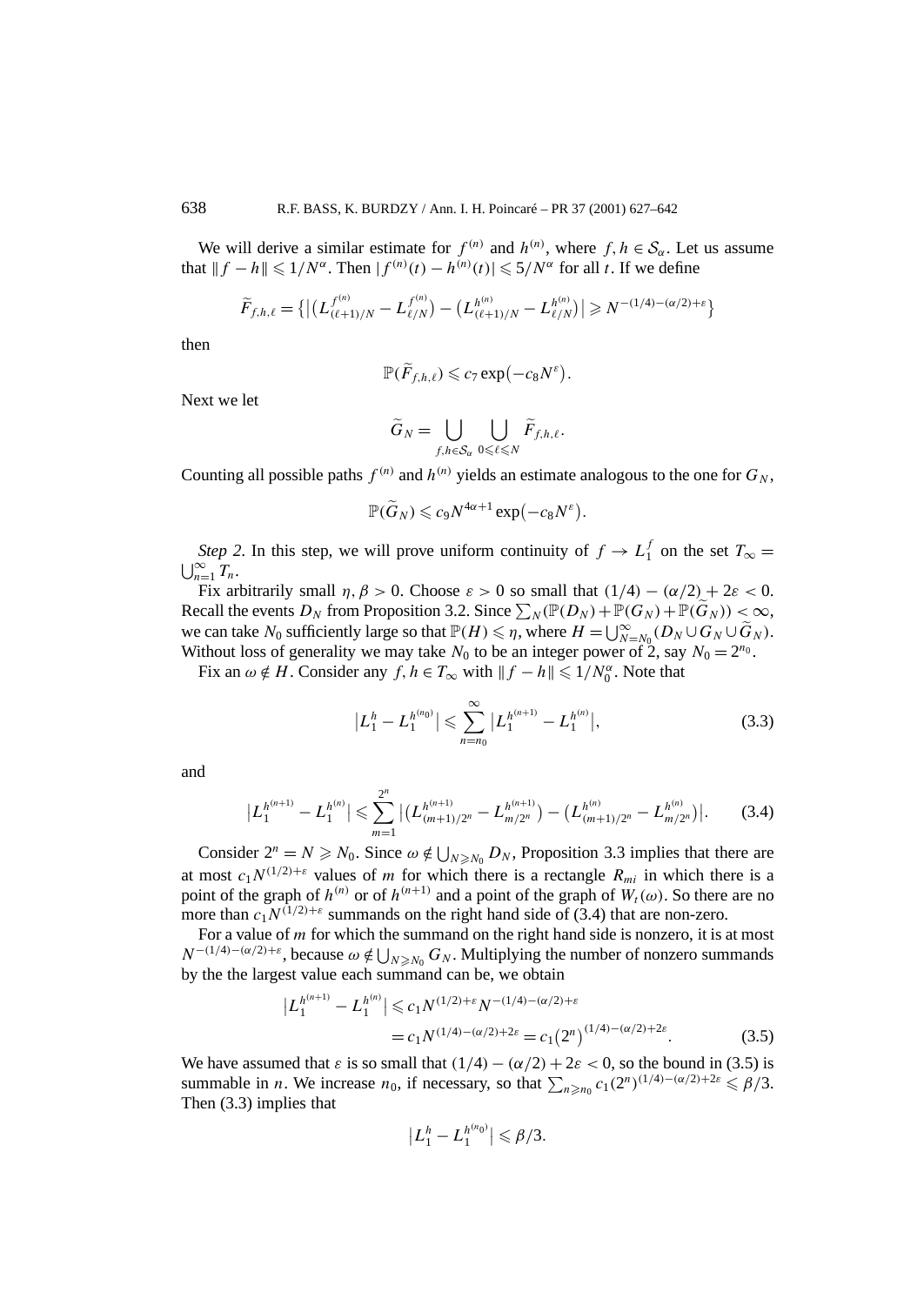Similarly,

$$
\left|L_1^f-L_1^{f^{(n_0)}}\right|\leqslant \beta/3.
$$

A similar reasoning will give us a bound for  $|L_1^{f^{(n_0)}} - L_1^{h^{(n_0)}}|$ . We have

$$
\left|L_1^{f^{(n_0)}}-L_1^{h^{(n_0)}}\right|\leqslant \sum_{\ell=1}^{2^n}\left|\left(L_{(\ell+1)/N}^{f^{(n)}}-L_{\ell/N}^{f^{(n)}}\right)-\left(L_{(\ell+1)/N}^{h^{(n)}}-L_{\ell/N}^{h^{(n)}}\right)\right|.
$$

First, the number of non-zero summands is bounded by  $c_1 N_0^{(1/2)+\varepsilon}$ , for the same reason as above. We have assumed that  $|| f - h || \leq 1/N_0^{\alpha}$ , so, in view of the fact that  $\omega \notin$  $\bigcup_{N \ge N_0}$   $\widetilde{G}_N$ , the size of a non-zero summand is bounded by  $N_0^{-(1/4)-(\alpha/2)+ε}$ . Hence,

$$
\left|L_1^{f^{(n_0)}} - L_1^{h^{(n_0)}}\right| \leqslant c_1 N_0^{(1/2) + \varepsilon} N_0^{-(1/4) - (\alpha/2) + \varepsilon} = c_1 (2^{n_0})^{(1/4) - (\alpha/2) + 2\varepsilon} \leqslant \beta/3.
$$

By the triangle inequality, with probability greater than  $1 - \eta$ ,

$$
\left|L_1^f-L_1^h\right|\leqslant\beta
$$

if  $f, h \in T_\infty$  and  $|| f - h || \leq 1/N_0^{\alpha}$  $\stackrel{\text{df}}{=}$   $\delta(\beta)$ . We now fix an arbitrarily small  $\eta_0 > 0$  and a sequence  $\beta_k \to 0$ , and find  $\delta(\beta_k) > 0$  such that with probability greater than  $1 - \eta_0/2^k$ ,

$$
|L_1^f-L_1^h|\leq \beta_k,
$$

if *f, h* ∈ *T*<sub>∞</sub> and  $||f - h|| \le \delta(\beta_k)$ . This implies that, with probability greater than 1 −  $\eta_0$ , the function  $f \to L_1^f$  is uniformly continuous on  $T_\infty$ . Since  $\eta_0$  is arbitrarily small, the uniform continuity is in fact an almost sure property, although the modulus of continuity may depend on *ω*.

For an arbitrary  $f \in \mathcal{S}_{\alpha}$ , define  $\widetilde{L}^f = \lim_{n \to \infty} L_1^{f^{(n)}}$ . By Corollary 2.5,  $L^f = \widetilde{L}^f$  a.s. Therefore  $\widetilde{L}^f$  is a version of  $L^f$ .

Since the function  $f \to L_1^f$  is uniformly continuous on  $T_\infty$ , its extension to  $S_\alpha$  is uniformly continuous with the same (random) modulus of continuity. The family  $S_\alpha$  is equicontinuous, hence a compact set with respect to  $\|\cdot\|$ . Therefore the supremum of  $\widetilde{L}_1^f$  over  $\mathcal{S}_{\alpha}$  is finite, a.s.  $\Box$ 

*Remark* 3.7. – It is rather easy to see that, with probability one,  $f \rightarrow \tilde{L}_t^f$  is actually jointly continuous on  $S_\alpha \times [0, 1]$ . To see this, note that in the proof of Proposition 3.5 we used Proposition 2.1, so what we actually proved was that

$$
\mathbb{P}\Big(\sup_{(j-1)/n\leq t\leq j/n}\big|\big(L_t^f-L_{(j-1)/n}^f\big)-\big(L_t^g-L_{(j-1)/n}^g\big)\big|\geq \lambda N^{-1/4}\big(\delta\log(1/\delta)\big)^{1/2}\Big)\leqslant e^{-c_1\lambda}.
$$

If we replace (3.4) by

$$
\sup_t |L_t^{h^{(n+1)}} - L_t^{h^{(n)}}| \leq \sum_{m=1}^{2^n} \sup_{m/2^n \leq t \leq (m+1)/2^n} |(L_t^{h^{(n+1)}} - L_{m/2^n}^{h^{(n+1)}}) - (L_t^{h^{(n)}} - L_{m/2^n}^{h^{(n)}})|,
$$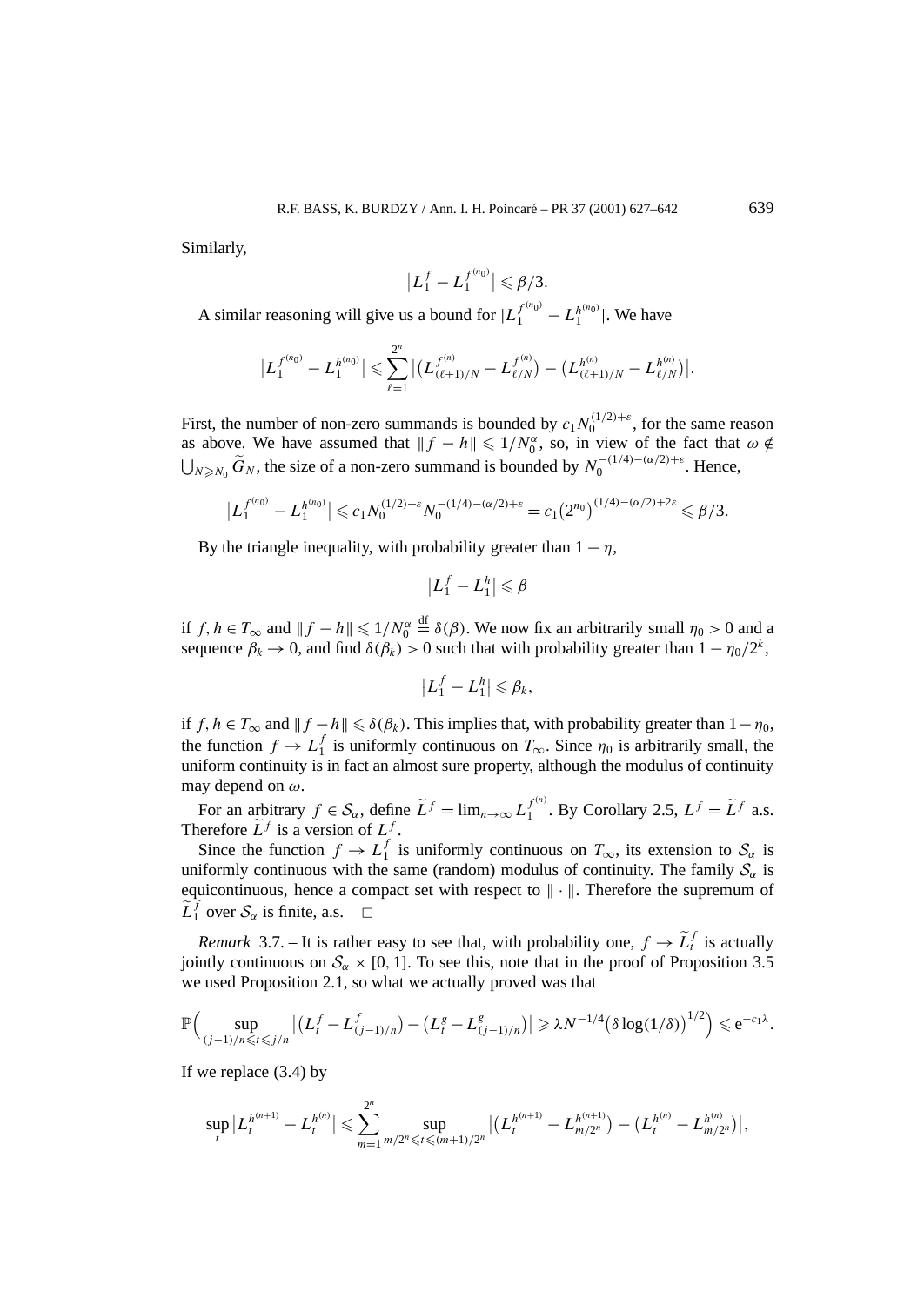then proceeding as in the proof of Theorem 3.6, we obtain the joint continuity.

We will show that, in a sense,  $\sup_{f \in S_\alpha} L_1^f = \infty$ , a.s., if  $\alpha < 1/2$ . This statement is quite intuitive – one would like to let  $f(\omega) = W_t(\omega)$  so that  $L_1^f(\omega) = \infty$  – but we have not defined the local time simultaneously for all  $f \in S_\alpha$ , and there is a difficulty with the number of null sets. Theorem 3.6 suggests that the question of joint existence is tied to the question of the finiteness of the supremum, so we have to express our result in a different way.

THEOREM 3.8. – *Suppose*  $\alpha < 1/2$ . Then there exists a countable family  $F \subset S_\alpha$  such *that*  $\sup_{f \in F} L_1^f = \infty$  *a.s.* 

*Proof.* – Let  $\ell_t^x$  be the ordinary local time at *x* for Brownian motion. It is well known that there exists a version of this process which is jointly continuous in  $x$  and  $t$  (see Karatzas and Shreve [7] but note that their local times are half of our local times).

Suppose that a piecewise linear function  $f$  is equal to  $y$  on an interval [ $s, t$ ]. Then Proposition 2.2 and a similar well known result for  $\ell^y$  show that with probability one, for all  $u \in [s, t]$ ,

$$
L_u^f - L_s^f = \ell_u^y - \ell_s^y.
$$

Fix  $\alpha \in (0, 1/2)$ . Let *F* be the countable family of all functions *f* defined on the interval [0, 1] such that for some integers  $n = n(f)$  and  $m = m(f)$ , on each interval of the form  $[(j-1)/n, (j-\frac{1}{2})/n]$  the function *f* is a constant multiple of  $2^{-m}$ , *f* is linear on the intervals  $[(j - \frac{1}{2})/n, j/n]$ , and  $f \in S_\alpha$ . Then, with probability one, for all *j*, all  $f \in F$  and  $n = n(f)$ ,

$$
L_{(j-(1/2))/n}^{f((j-1)/n)} - L_{(j-1))/n}^{f((j-1)/n)} = \ell_{(j-(1/2))/n}^{f((j-1)/n)} - \ell_{(j-1)/n}^{f((j-1)/n)}.
$$
\n(3.6)

In the rest of the proof we assume that this assertion and the joint continuity of  $\ell_t^x$  hold for all *ω*.

Let

$$
T = \inf\{t: |W_t| \geqslant 1 \text{ or } \exists r, s \leqslant t \text{ such that } |W_r - W_s| \geqslant \left(\frac{1}{4}|r - s|\right)^{\alpha}\}.
$$
 (3.7)

By the well-known results on the modulus of continuity for Brownian motion, *T >* 0 a.s.

Let  $\varepsilon > 0$ . There exists  $\delta$  such that  $\mathbb{P}(T < \delta) < \varepsilon$ . Fix *n*. On the interval  $[(j -$ 1)/n,  $(j - \frac{1}{2})/n$ , let  $f_1(t) = W((j - 1)/n)$ . On the interval  $[(j - \frac{1}{2})/n, j/n]$  let  $f_1(t)$  be linear with  $f_1(j/n) = W(j/n)$ . Let  $f_2(t) = f_1(t)$  for  $t \le \delta/2$  and constant for  $t \ge \delta/2$ .

It is quite easy to show that  $f_2 \in S_\alpha$  for each  $\omega$  in the set  $\{T > \delta\}$  using the definition (3.7) of *T* . By the Markov property, the random variables

$$
X_j = \ell_{(j-(1/2))/n}^{f_2((j-1)/n)} - \ell_{(j-1))/n}^{f_2((j-1)/n)}
$$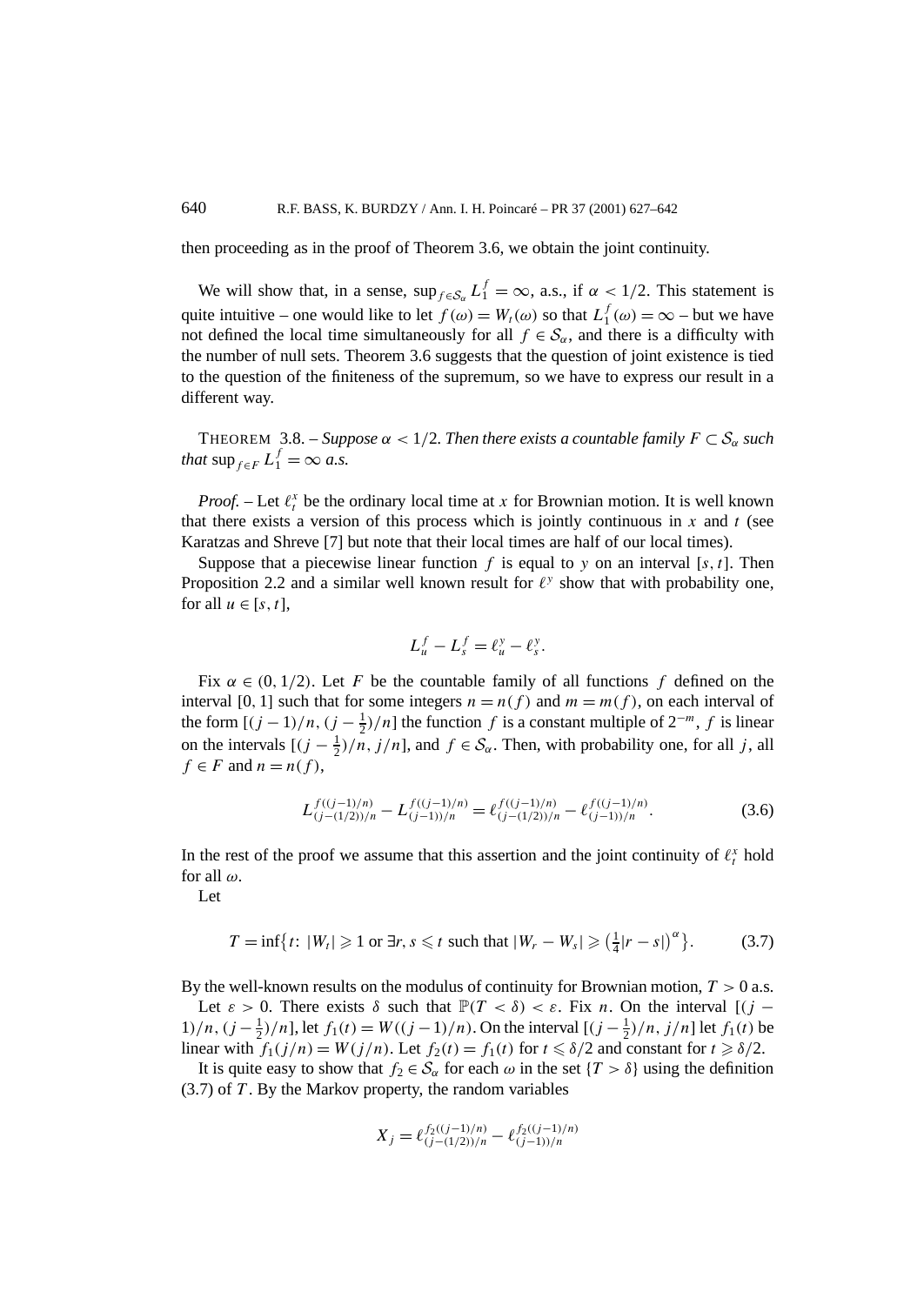form an independent sequence, and by Brownian scaling,  $Y_i = \sqrt{2n}X_i$  has the same distribution as  $\ell_1^0$ . Let  $c_1 = \mathbb{E}\ell_1^0$ . By Chebyshev's inequality,

$$
\mathbb{P}\Bigg(\Bigg|\sum_{j=1}^{\lceil \delta n/2 \rceil} (Y_j - c_1)\Bigg| \geqslant c_1 \delta n/4\Bigg) \leqslant \frac{\lceil \delta n/2 \rceil \text{Var}\, Y_1}{(c_1 \delta n/4)^2} \leqslant \frac{c_2 \mathbb{E}(\ell_1^0)^2}{\delta n} = \frac{c_3}{\delta n}.
$$

Take *n* large so that  $c_3/(8n) < \varepsilon$ . Then there exists a set  $A_n$  of probability at most 2 $\varepsilon$ such that if  $\omega \notin A_n$ , then  $T(\omega) \geq \delta$  and

$$
\sum_{j=1}^{[\delta n/2]} X_j \geqslant c_4 \sqrt{\delta n}.
$$

We now choose *m* large and find  $f_3 \in F$  so that on each interval  $[(j-1)/n, (j-\frac{1}{2})/n]$ the function  $f_3$  is a multiple of  $2^{-m}$ ,  $f_3$  is linear on the intervals  $[(j - \frac{1}{2})/n, j/n]$ , and

$$
\sum_{j=1}^{\left[\delta n/2\right]} \left[\ell_{(j-(1/2))/n}^{f_3((j-1)/n)} - \ell_{(j-1))/n}^{f_3((j-1)/n)}\right] \geq c_4 \sqrt{\delta n}/2;
$$

this is possible by the joint continuity of  $\ell_t^x$ .

By (3.6) we can replace  $\ell$  by  $L$  in the last formula, so

$$
L_1^{f_3} \geqslant \sum_{j=1}^{[\delta n/2]} \left[ L_{(j-(1/2))/n}^{f_3} - L_{(j-1))/n}^{f_3} \right] \geqslant c_4 \sqrt{\delta n}/2.
$$

We conclude that

$$
\sup_{f \in F} L_1^f \geqslant c_4 \sqrt{\delta n}/2,
$$

with probability greater than or equal to  $1 - 2\varepsilon$ . Since *n* and  $\varepsilon$  are arbitrary, the proposition is proved.  $\Box$ 

#### **Acknowledgments**

We would like to thank F. Gao, E. Giné, J. Kuelbs, T. Lyons, and J. Wellner for their interest and help. We would like to express our special gratitude to R. Adler and M. Barlow for long discussions of the problem and many instances of specific advice.

#### REFERENCES

- [1] Bass R.F., Probabilistic Techniques in Analysis, Springer-Verlag, New York, 1995.
- [2] Bass R.F., Burdzy K., Stochastic bifurcation models, Ann. Probab. 27 (1999) 50–108.
- [3] Bass R.F., Khoshnevisan D., Local times on curves and uniform invariance principles, Probab. Theory Related Fields 92 (1992) 465–492.